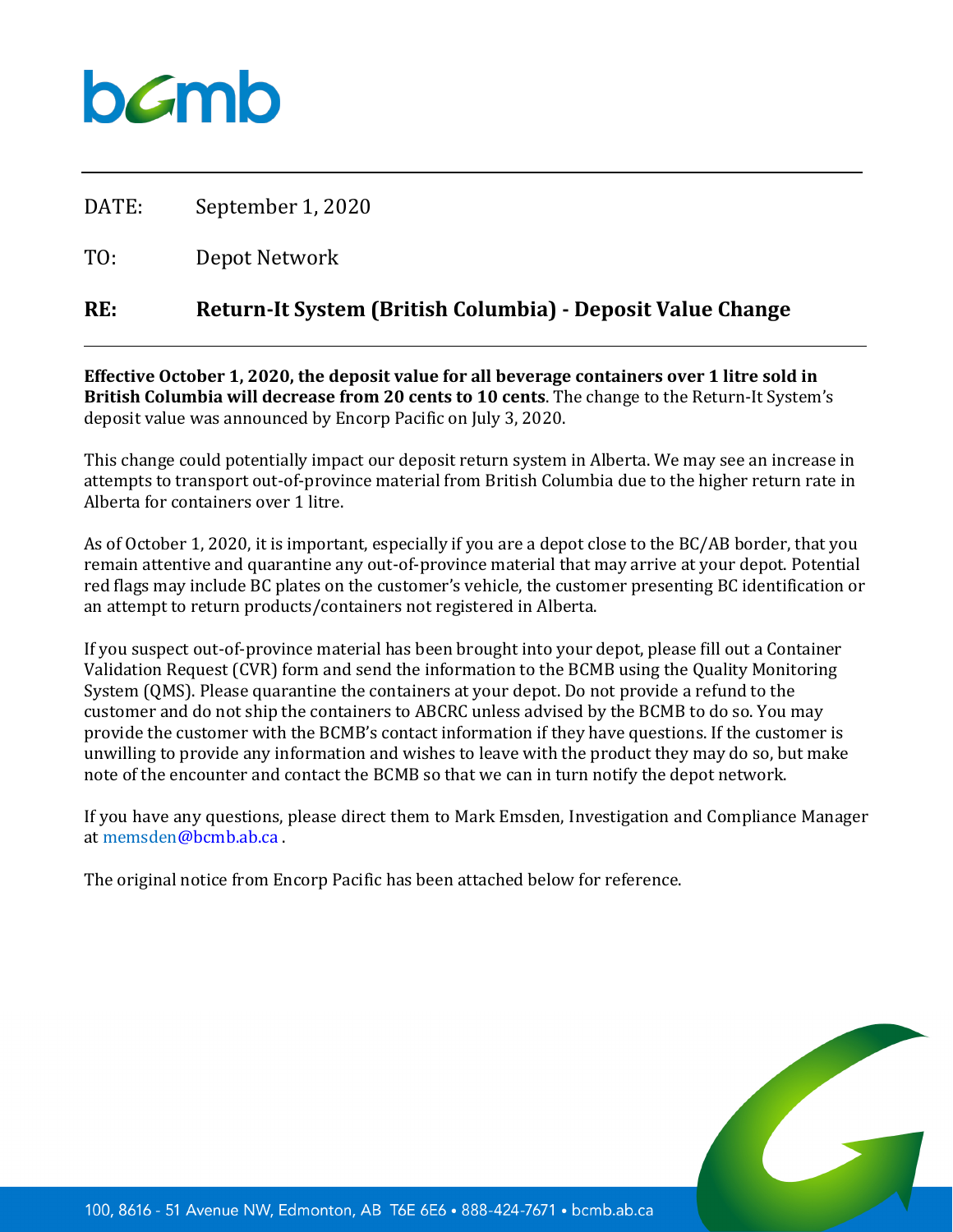

July 3, 2020

Dear Brand Owners and Retailers:

## **RE: NEW CHANGE IN DEPOSIT VALUE EFFECTIVE OCTOBER 1, 2020**

Please be advised that Encorp Pacific will be decreasing the deposit value for all beverage containers greater than 1 litre registered in the Return-It system from 20 cents to 10 cents. This change will be effective October 1**,** 2020. Beverage containers 1 litre and under will remain at 10 cents.

This change in the deposit value is an important step forward to optimize our system and increase recovery rates. Implementing a 10 cent unified deposit for all beverage containers will simplify the deposit system and make it even easier for consumers to recycle all of their beverage containers irrespective of the size.

Below is the updated schedule of deposits by container type effective October 1, 2020. Please ensure you make the appropriate changes to your internal information systems to reflect the approved changes.

To help answer any questions, Encorp will be hosting a webinar for brand owners and retailers and the details for the webinar will be provided in a separate email.

This change in the deposit value will also be communicated with consumers and the general public. A comprehensive marketing campaign will be implemented to ensure province wide notification.

If you require additional information, please do not hesitate to contact us at BrandRegistry@returnit.ca.

**ENCORP PACIFIC (CANADA)** 

Allen Langdon President and CEO